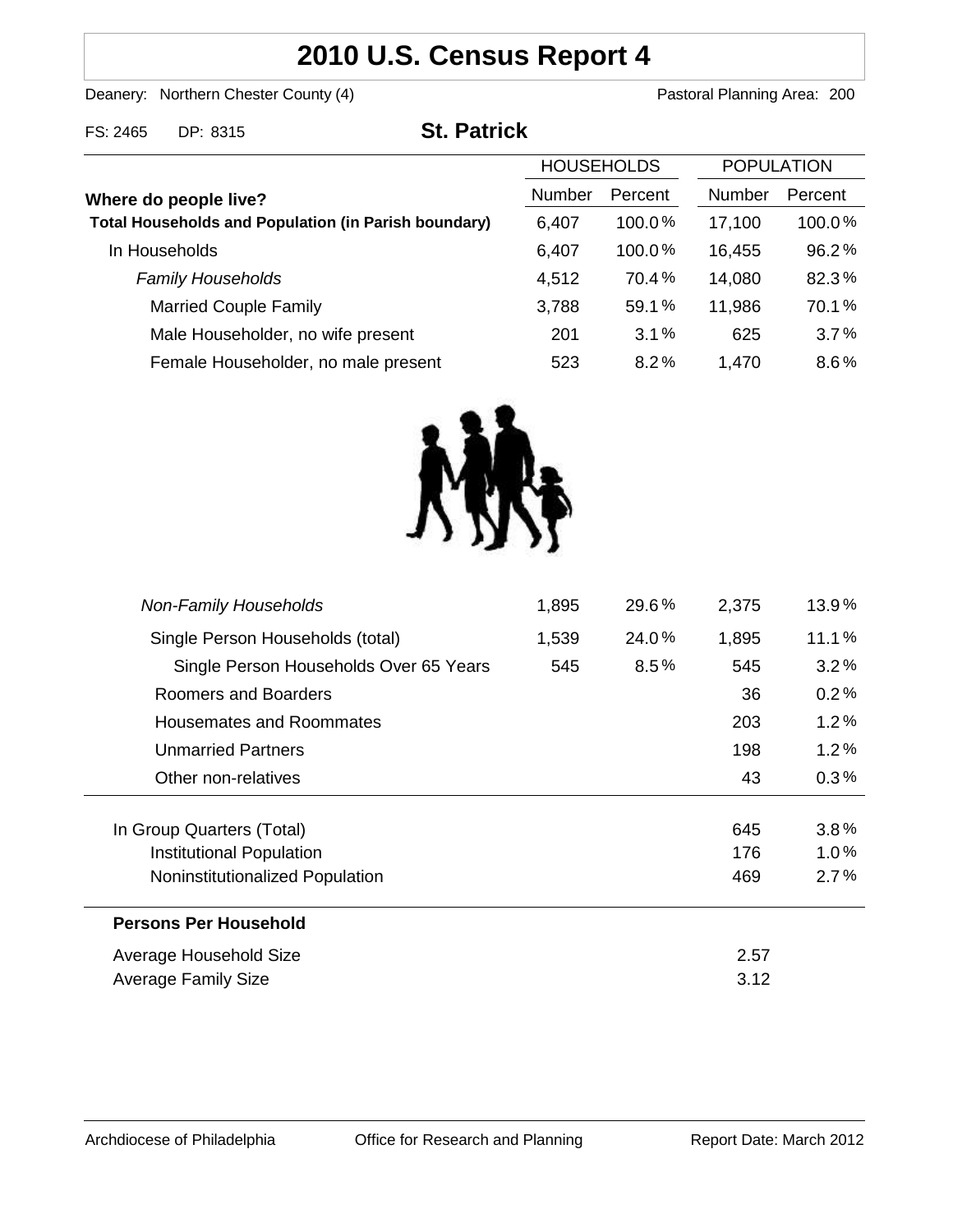# **2010 U.S. Census Report 4**

Deanery: Northern Chester County (4) Deanery: Northern Chester County (4)

FS: 2465 DP: 8315 **St. Patrick**

|                                                      |                  | <b>POPULATION</b> |  |
|------------------------------------------------------|------------------|-------------------|--|
| Where do Children - Under Age 18 Live?               | Number           | Percent           |  |
| Total Children - Under Age 18 (in Parish boundary)   | 4,034            | 100.0%            |  |
| In Households                                        | 4,033            | 100.0%            |  |
| Householder or spouse is under 18                    | 1                | 0.0%              |  |
| With Related:                                        |                  |                   |  |
| Married-Couple Family                                | 3,280            | 81.3%             |  |
| Male Householder, No Wife Present                    | 159              | 3.9%              |  |
| Female Householder, No Husband Present               | 432              | 10.7%             |  |
| <b>Other Related Householder</b>                     | 24               | 0.6%              |  |
| <b>With Non-Relatives</b>                            | 28               | 0.7%              |  |
| Grandparent Householder                              | 109              | 2.7%              |  |
| In Group Quarters                                    | 0                | 0.0%              |  |
| Institutionalized population                         | 0                | 0.0%              |  |
| Noninstitutionalized population                      | $\boldsymbol{0}$ | 0.0%              |  |
| Where do Adults - Age 65 and Older - Live?           |                  |                   |  |
| Total Adults - Age 65 and Older (in Parish boundary) | 2,571            | 100.0%            |  |
| In Households                                        | 2,366            | 92.0%             |  |
| Family Households:                                   | 1,738            | 67.6%             |  |
| Is Householder or Spouse                             | 1,576            | 61.3%             |  |
| With Other Relative Householder                      | 21               | 0.8%              |  |
| With Non-Related Householder                         | 6                | 0.2%              |  |
| is Parent                                            | 85               | 3.3%              |  |
| is Parent-in-Law                                     | 50               | 1.9%              |  |
| In Non-family Households:                            | 628              | 24.4%             |  |
| Male Living Alone                                    | 149              | $5.8\%$           |  |
| Male not Living Alone                                | 20               | $0.8\%$           |  |
| Female Living Alone                                  | 396              | 15.4%             |  |
| Female not Living Alone                              | 18               | 0.7%              |  |
| Other                                                | 46               | 1.8%              |  |
| In Group Quarters                                    | 205              | 8.0%              |  |
| Institutionalized population                         | 150              | 5.8%              |  |
| Noninstitutionalized population                      | 55               | 2.1%              |  |
| Housing Units in the Parish boundary                 |                  |                   |  |
| <b>Total Housing Units</b>                           | 6,759            | 100.0%            |  |
| Occupied                                             | 6,407            | 94.8%             |  |
| Owner-Occupied                                       | 5,067            | 75.0%             |  |
| Renter-Occupied                                      | 1,340            | 19.8%             |  |
| Vacant                                               | 352              | 5.2%              |  |

Archdiocese of Philadelphia **Office for Research and Planning** Report Date: March 2012